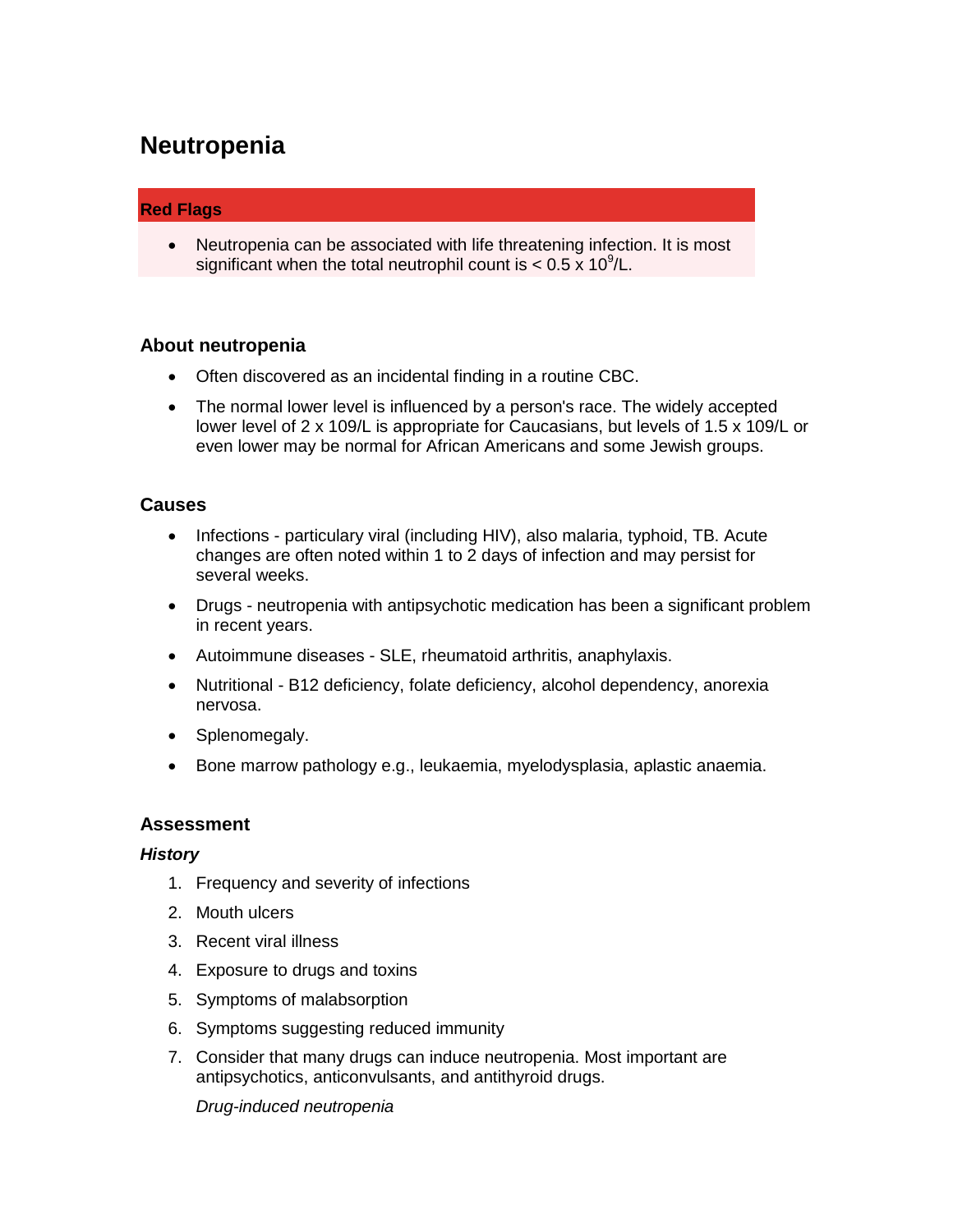- o Anti-inflammatory drugs e.g., aminopyrine, phenylbutazone, salazopyrine
- o Anti-bacterial drugs e.g, chloramphenicol, co-trimoxazole, sulfasalazine, penicillins
- o Anticonvulsants e.g., phenytoin, carbamazepine
- o Antithyroids e.g., carbimazole
- o Phenothiazines e.g., chlorpromazine, thioridazine
- o Psychotropics and antidepressants e.g., clozapine, mianserin, imipramine
- o Many others including gold, penicillamine, mepacrine, amodiaquine, ticlopidine, tolbutamide and some herbal remedies
- o Cytotoxic agents, including radiation

#### *Examination*

- Mouth ulcers
- Fever
- Signs of infection
- Jaundice
- Lymphadenopathy
- Hepatomegaly
- Splenomegaly
- Signs of autoimmune or connective tissue disorders

*FBC* – look at haemoglobin, platelets, and blood film.

Determine the type of neutropenia for management:

| Classification | <b>Neutrophil Count</b>   |
|----------------|---------------------------|
| Mild           | $1.0 - 2.0 \times 109/L$  |
| Moderate       | $0.5 - 1.0 \times 109$ /L |
| Severe         | $< 0.5 \times 109/L$      |

In persistent, moderate neutropenia without an obvious cause, consider other tests.

*Other Tests*

- o Anti-nuclear antibodies (ANA)
- o Rheumatoid factor
- o B12
- o Folate
- o Serum protein electrophoresis (SPE)
- o HIV